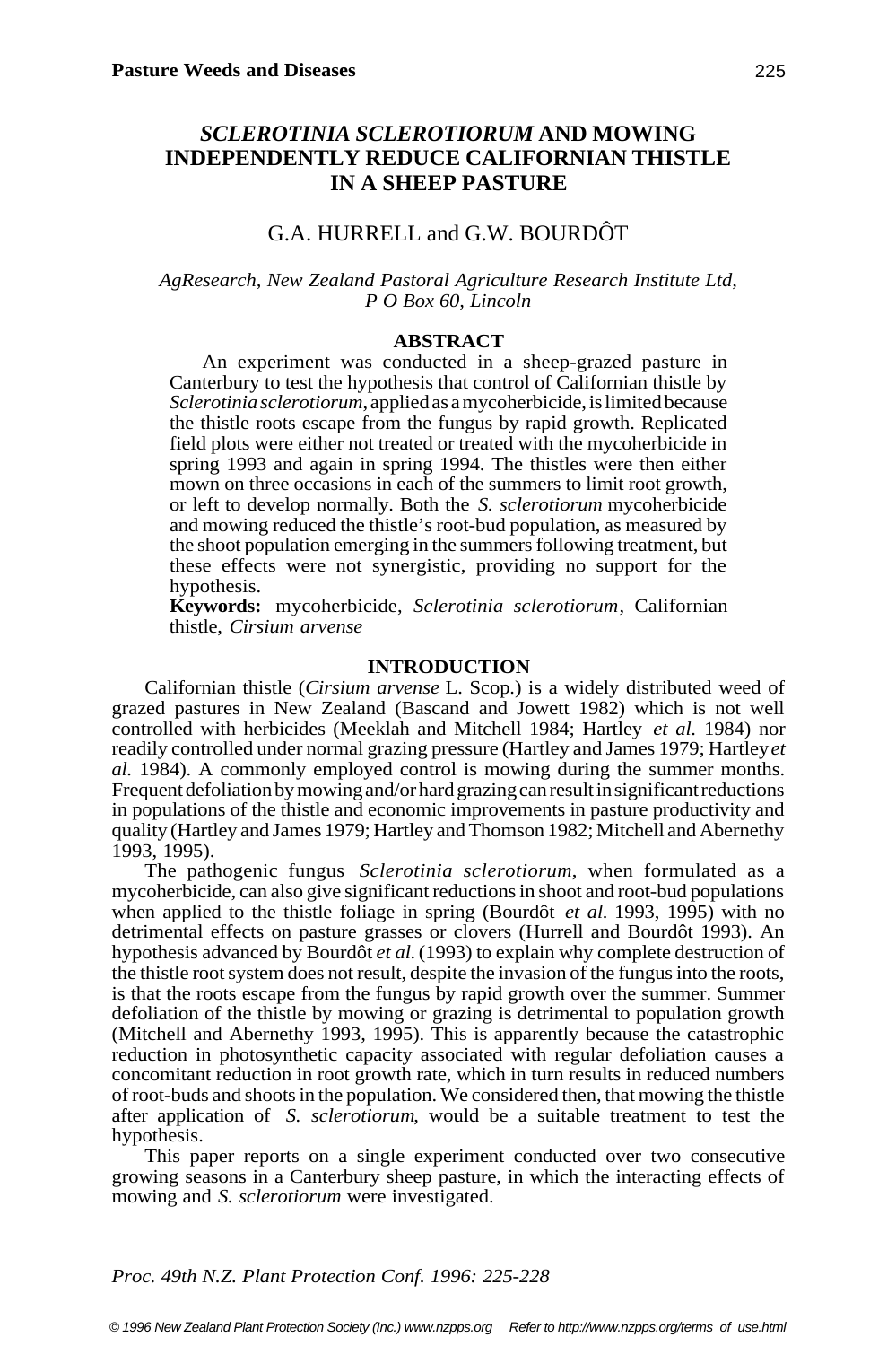#### **METHODS**

The experiment was conducted in a perennial ryegrass (*Lolium perenne* L.) and white clover (*Trifolium repens* L.) pasture, at the AgResearch Research Farm at Templeton. The field was rotationally grazed by sheep and flood-irrigated in summer. The pasture contained a dense and uniformly distributed population of Californian thistle.

There were four treatments; (1) no *S. sclerotiorum* and no mowing, (2) no *S. sclerotiorum* plus mowing, (3) *S*. *sclerotiorum* and no mowing, (4) *S. sclerotiorum* plus mowing. The mycoherbicide was a dried mycelium-on-wheat preparation of a wild strain of *S. sclerotiorum* described by Bourdôt *et al.* (1993). The mycoherbicide treatment was applied with a granule applicator at 50 g/m<sup>2</sup> to pasture containing vegetative rosettes of the thistle on 24 October 1993. The mowing treatment was imposed with a petrol-powered Weedeater equipped with a disc-type blade, which severed the thistle shoots at ground level. This operation was repeated on three occasions during the summer of 1993/4 (22 December, 14 January and 14 March). These mycoherbicide and mowing treatments were re-applied to the same plots during the summer of 1994/5 (1 November 1994 and 20 December, 7 February and 6 March respectively).

The treatments were arranged in a split-plot design, with the mycoherbicide as the main-plot treatment and mowing as the sub-plot treatment, replicated eight times within the confines of a 10 m wide irrigation border. The plots were 5 m wide and 8 m long.

The effects of the treatments were measured by enumerating the adventitious shoots that emerged in the spring after treatment in eight  $0.25 \text{ m}^2$  quadrats randomly positioned within each plot. This was done for the first year of treatment on 7 December 1994 and for the second year of treatment on 15 December 1995. The counts on 7 December 1994 were taken before any mortalities occurred as a result of the second application of the mycoherbicide, and before the mowing treatment was reimposed. Shoot data were transformed to square-root values and subjected to an analysis of variance.

The following meteorological data were obtained from the nearby Broadfields station, 7 km from the experimental site, for the duration of the experiment: total monthly rainfall, monthly mean maximum daily temperature, rain days per month and dew days per month. An estimate of the number of days per month during which free moisture occurred on foliage (leaf wet-days) was calculated as the number of days per month where wetness occurred as either dew or rain.

#### **RESULTS AND DISCUSSION**

In December 1994, 13 months after the mycoherbicide was applied for the first time, there were 13.2 shoots/ $m<sup>2</sup>$  on the untreated plots (Table 1). On the mowed only plots, there were 3.5 shoots/m<sup>2</sup>, a 73% reduction due to the mowing (P<0.01). Treatment with *S. sclerotiorum* alone resulted in a shoot density of 6.6 shoots/m<sup>2</sup>, and when mowing was imposed as well, the result was a population density of 2.3 shoots/ m<sup>2</sup> , a 65% reduction compared to *S. sclerotiorum* alone. The interaction was not significant, the mowing and *S. sclerotiorum* treatments acting independently in their effects on the thistle population.

The results a year later in December 1995, after the treatments had been re-applied to the plots, were similar to those from the first year (Table 1). There were now 21.9 shoots/ $m<sup>2</sup>$  on the untreated plots and 3.3 shoots/ $m<sup>2</sup>$  on the mown-only plots, an 85% reduction due to the mowing (P<0.01). Treatment with *S. sclerotiorum* alone resulted in a shoot density of 17.9 shoots/ $m^2$ , and when mowing was imposed as well, the result was a population density of 1.8 shoots/m<sup>2</sup>, a 90% reduction compared to *S. sclerotiorum* alone. Again the interaction was not significant.

This experiment was conducted to test the hypothesis that destruction of the regenerative roots of Californian thistle by *S. sclerotiorum*, is limited by the root system's ability to grow more rapidly than the fungus can spread through it. Since there was no interaction between the effects of the mowing, which would have slowed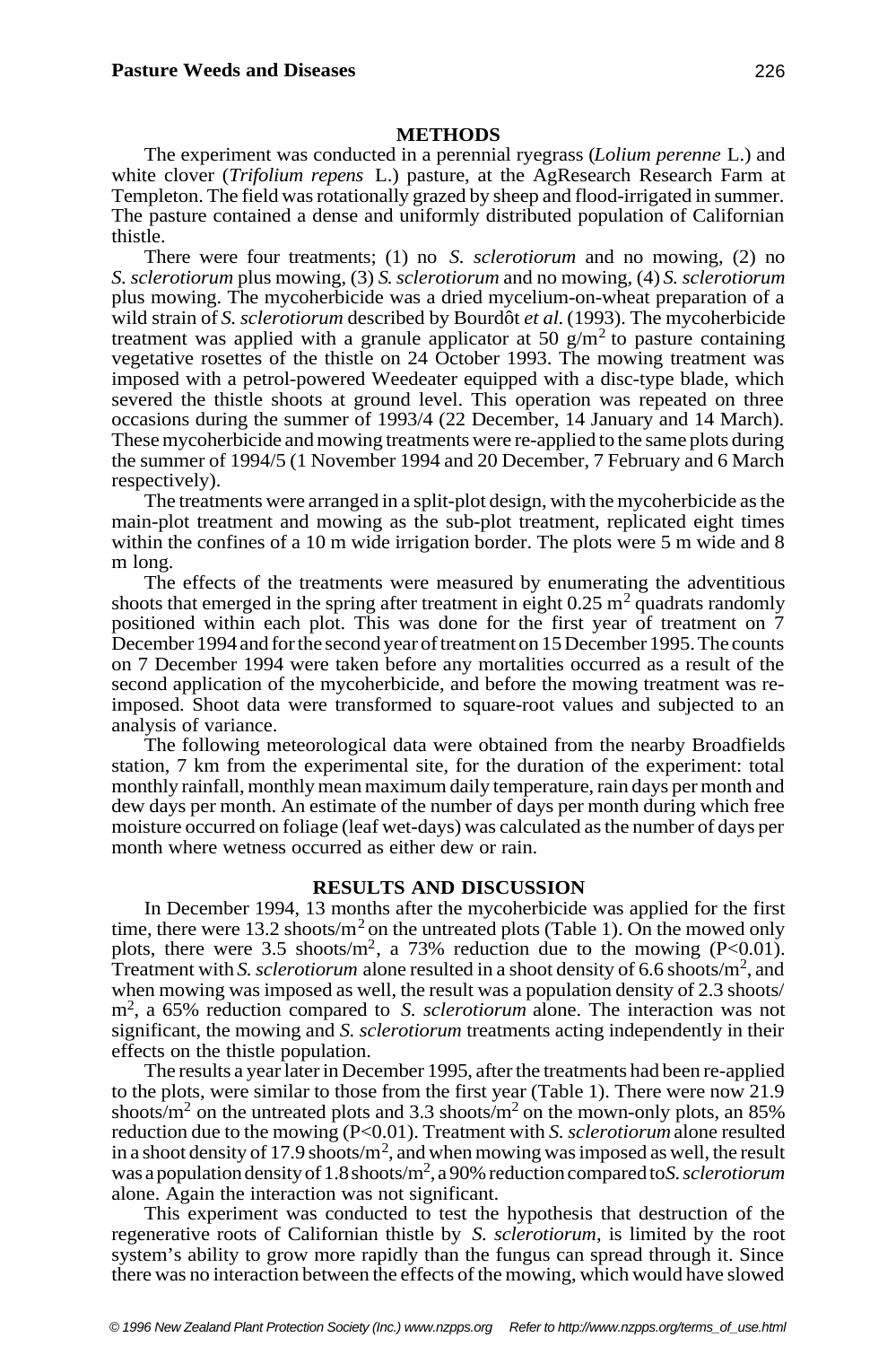#### **Pasture Weeds and Diseases**

root growth, and the effects of *S. sclerotiorum*, the experiment has provided no evidence in support of the hypothesis. Californian thistle roots apparently do not escape from *S. sclerotiorum* by growing more quickly than the fungus can spread through the root tissue. An alternative explanation for the lack of complete destruction of roots in treated thistle populations (Bourdôt *et al.* 1995) is that a population's root system is comprised of many separate root systems, on separate plants, some of which do not become infected following treatment with the fungus. This may be because they did not have aerial shoots at the time of application of the fungus, or that viable sections of the root system of infected plants become detached before the fungus reaches them, thereby continuing independent growth free of any effect of the fungus.

| <b>TABLE 1:</b> Density of Californian thistle shoots $(No,m^2)$ emerging in a sheep<br>pasture in December 1994 and in December 1995, as influenced by<br>mowing and S. sclerotiorum treatment in the preceding year(s).<br>Data given as means of square root transformed values (back-<br>transformed means in parentheses). $LSD(5\%)$ values are for [a]<br>horizontal comparisons within a year, and [b] for any other |
|------------------------------------------------------------------------------------------------------------------------------------------------------------------------------------------------------------------------------------------------------------------------------------------------------------------------------------------------------------------------------------------------------------------------------|
| comparison of treatment means with a year.                                                                                                                                                                                                                                                                                                                                                                                   |

|                    | 1994       |           | 1995       |           |
|--------------------|------------|-----------|------------|-----------|
|                    | Not mown   | Mown      | Not mown   | Mown      |
| No S. sclerotiorum | 3.64(13.2) | 1.86(3.5) | 4.68(21.9) | 1.81(3.3) |
| S. sclerotiorum    | 2.56(6.6)  | 1.52(2.3) | 4.23(17.9) | 1.33(1.8) |
| $LSD(5\%)$ [a]     | 0.72       |           | 0.70       |           |
| $LSD(5%)$ [b]      | 0.81       |           | 0.81       |           |

The effect of the *S. sclerotiorum* treatment alone on the shoot population emerging after treatment in 1993 (a 51% reduction compared to control) was considerably greater than the effect following the 1994 application (an 18% reduction) (Table 1). This was possibly due to the lower moisture conditions in the months after application in 1994 (Fig. 1). While air temperature was within the range allowing active growth of the fungus in both seasons, rainfall and the number of days during which treated foliage was wet due to rain or dew (Leaf wet-days), was lower in November and December in 1994 than in 1993 (Fig. 1).



**FIGURE 1: Mean maximum daily temperature, monthly rainfall and leaf wetdays for the months of November through to March for the two years when treatments were imposed ( 1993/4 [x], 1994/5 [**o**] ).**